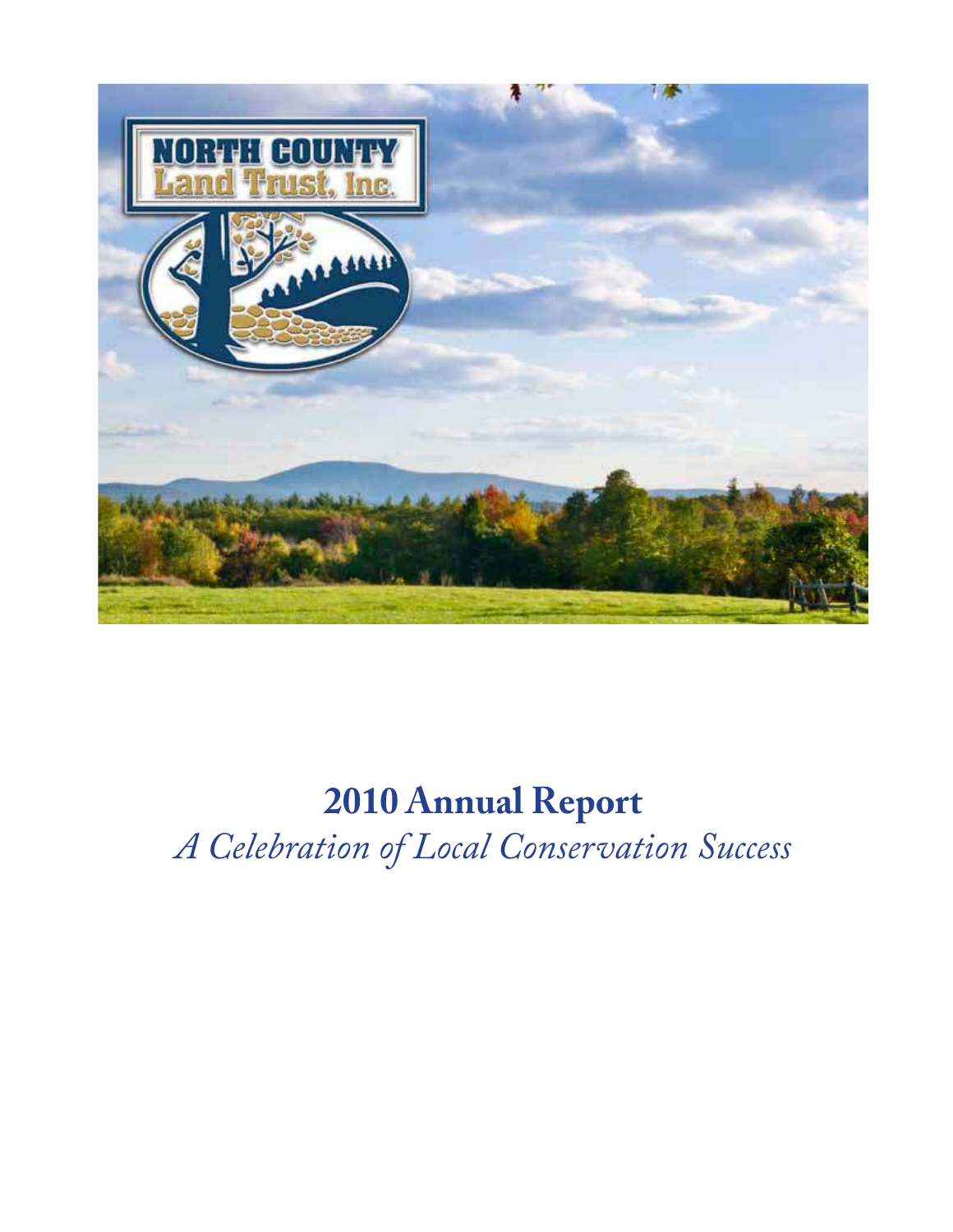#### **North County Land Trust in 2010: Building on our Past Successes**

*Four NCLT facilitated projects were featured in Massachusetts State Land Report:*

1. SOUTHERN MONADNOCK PLATEAU. Working with the Town of Westminster, NCLT facilitated the conservation of the largest single-owner land holding in Westminster, comprised of 426 acres of farmland, forests, streams and wetlands, as part of a 2,000 acre landscape scale project in Westminster and Ashburnham funded through the federal Forest Legacy Program.

2. FITCHBURG RESERVOIR PROJECT. Working with the City of Fitchburg and The Trustees of Reservations, NCLT obtained a DEP water supply protection grant which was supplemented by funds from a private foundation and the City to purchase conservation restrictions on 175 acres of privately owned land in Fitchburg 's northern watershed, protecting a pond and tributaries which flow to Fitchburg's reservoirs.

3. FITCHBURG WATERSHED CONSERVATION RESTRICTION. Working with the Fitchburg Greenway Committee, NCLT helped to protect Fitchburg's northern watershed, comprising 1865 acres in Fitchburg and Ashby, through a conservation restriction which has also opened this land to public access for the first time. The City of Fitchburg received \$954,000 for the conservation restriction which was purchased by Mass. Dept. of Fish & Game.

4. FITCHBURG'S GATEWAY PARK. Working with the Fitchburg Greenway Committee and The Trustees of Reservations, NCLT helped the City of Fitchburg obtain state "Gateway Cities Park" funds to purchase a 5.5 acre former industrial site on a beautiful stretch of the Nashua River. NCLT and The Trustees of Reservations hold a conservation restriction on the parkland, to secure the land as a future park and to help the City of Fitchburg manage and maintain the park..

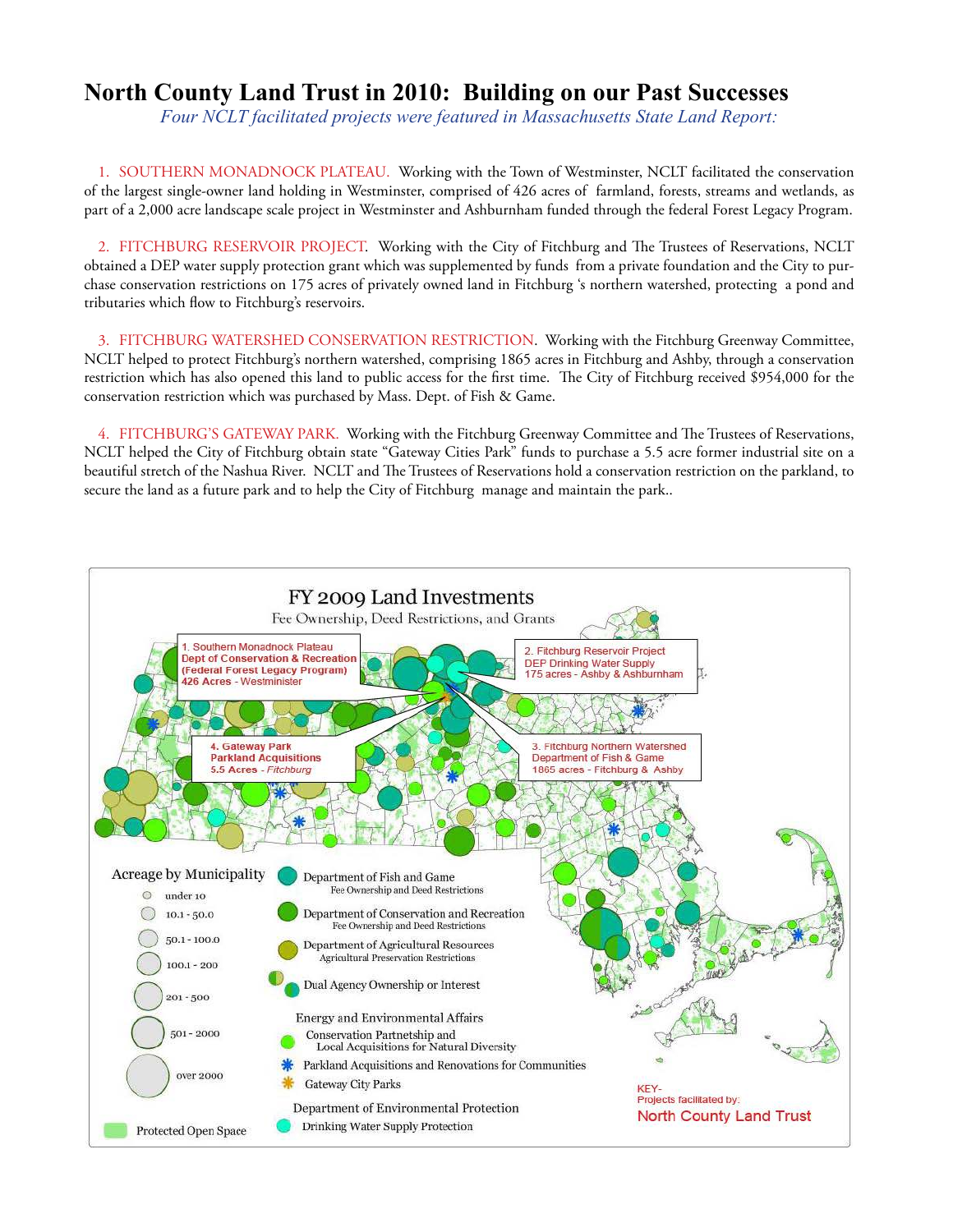### **2010 Land Conservation Project Successes:**

1. SOUTHERN MONADNOCK PLATEAU FOREST LEGACY PROJECT. SMP is a multi-year, multi-phase landscape scale conservation project in which NCLT and its partners have twice been awarded federal Forest Legacy grant funds in a national competition. To date, these projects have resulted in grant funding of nearly \$6 million to protect over 3,168 acres of open and forested land of high ecological, hydrological, recreational and economic value. NCLT and its partners, the Nashua River Watershed Association and North Quabbin Regional Landscape Partnership have completed and closed all land tracts funded in Southern Monadnock Plateau, Phase I (SMP I), resulting in the expenditure of \$2,644,338 of Forest Legacy funds and the protection of 1,162 acres of land in Ashburnham, Ashby, Fitchburg, Westminster and Winchendon. NCLT and its partners are now working to close the remaining tracts funded through Southern Monadnock Plateau, Phase II (SMP II).

In 2010: NCLT and its partners submitted a grant application for Phase III of the Southern Monadnock Plateau Forest Legacy Project, to protect 2,300 acres of strategically important open space in Ashburnham, Ashby, Gardner, Princeton, Westminster and Winchendon MA, as well as Mason NH.



**Fitchburg Reservoir and the Surrounding Landscape**

2. SOUTHERN MONADNOCK PLATEAU & FITCHBURG RESERVOIR PROJECT. In 2010: Working with its partners in the Southern Monadnock Plateau Project, NCLT facilitated the purchase of 3 parcels of land in Fitchburg's northern watershed, totaling 94 acres in Fitchburg and Ashby, for the Fitchburg Water Department. The land was purchased entirely with federal Forest Legacy funds. The City of Fitchburg paid no acquisition cost for the land.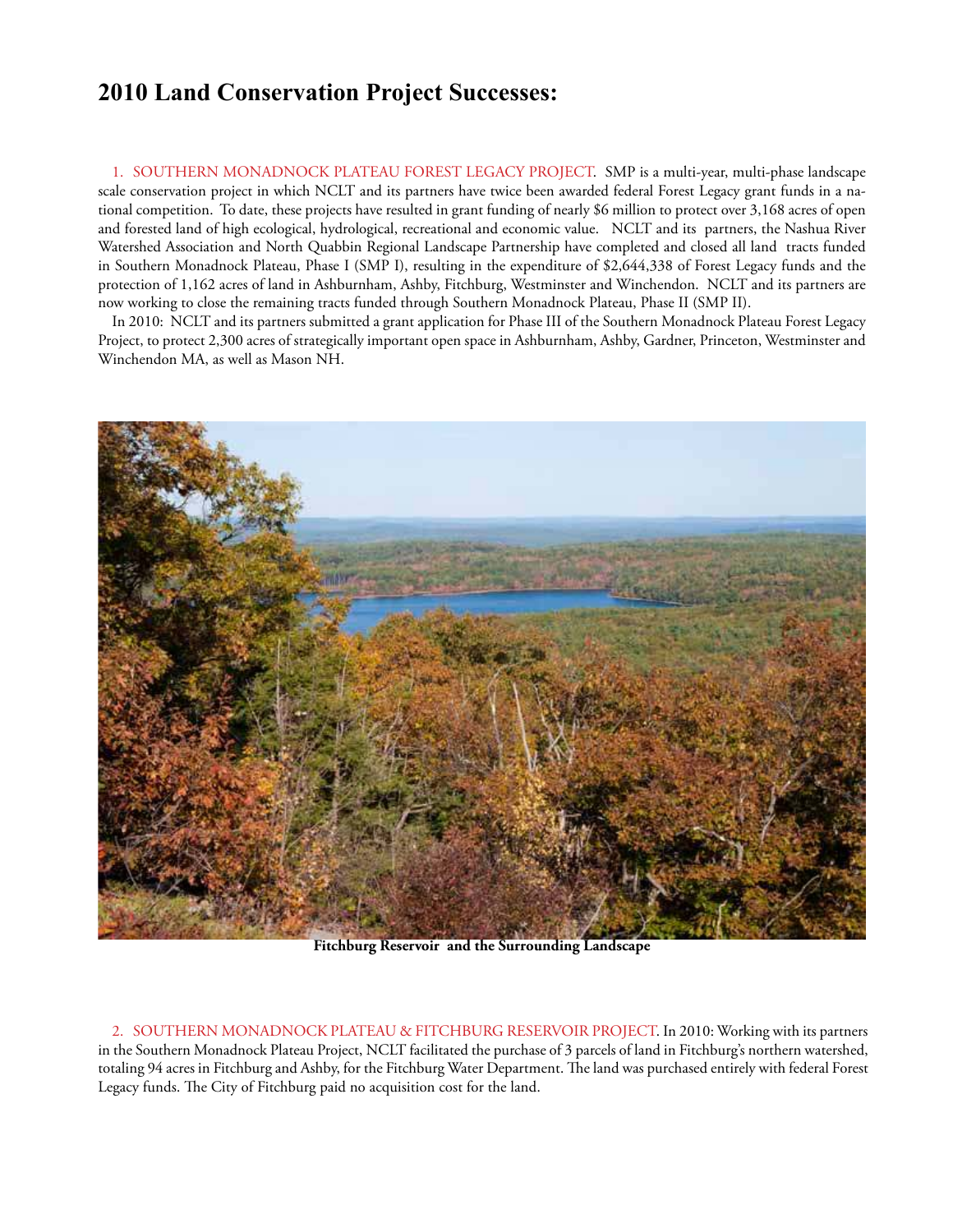3. FITCHBURG WATERSHED CONSERVATION RESTRICTION In addition to the permanent protection of 1865 acres of land in Fitchburg's northern watershed, the conservation restriction purchased by the Mass. Department of Fish & Game opened the watershed to public access for the first time, for passive recreation, hunting and fishing.





**Fitchburg Reservoir**

In 2010: NCLT worked with the Fitchburg Greenway Committee to improve and promote public access on recreational trails in the watershed. An ad-hoc management committee, formed with the participation Department of Fish & Game and the Fitchburg Water Department, has organized roadside clean-ups, trail work days and the construction of bridges by the Student Conservation Association.

**SCA bridge construction on Falulah Brook**

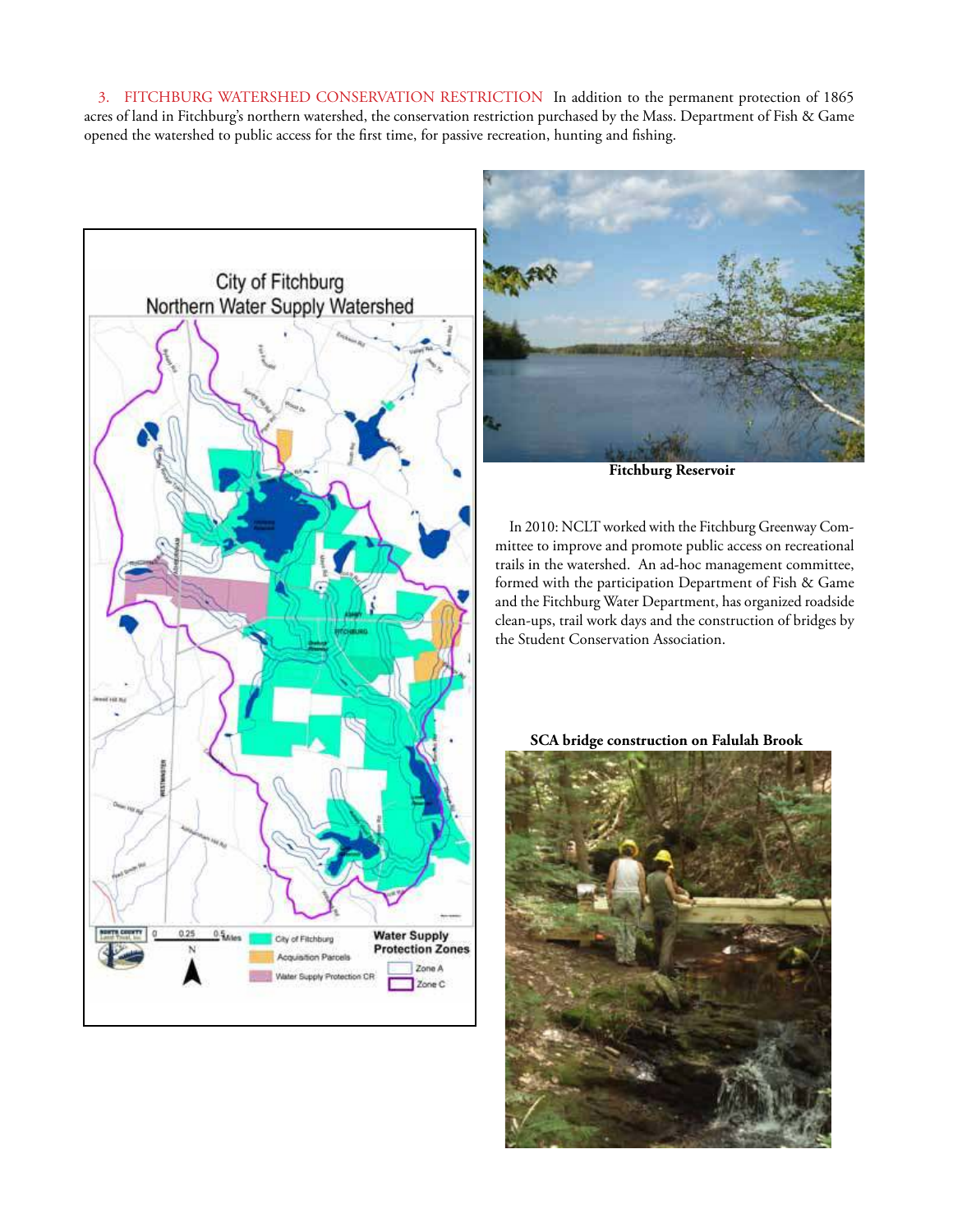4. FITCHBURG'S GATEWAY PARK. In 2010, working with The Trustees of Reservations and the Fitchburg Greenway Committee helped the City of Fitchburg obtain state funding for construction of Gateway Park. After many meetings with City Boards and Commissions, a design for the park was approved. Construction of Gateway Park is expected to begin in the spring of 2011.



#### GATEWAY PARK Brown, Richardson, Rown, Inc. FUTURE PROGRAM IDEAS - FINAL ALTERNATIVE

CONSERVATION COMMISSION MEETING #2 EEBRELARY 23, 2010

The riverfront site for Gateway Park is especially well-suited for a passive public park, because of its natural beauty and a riverfront trail which runs for one mile on both sides of the river.

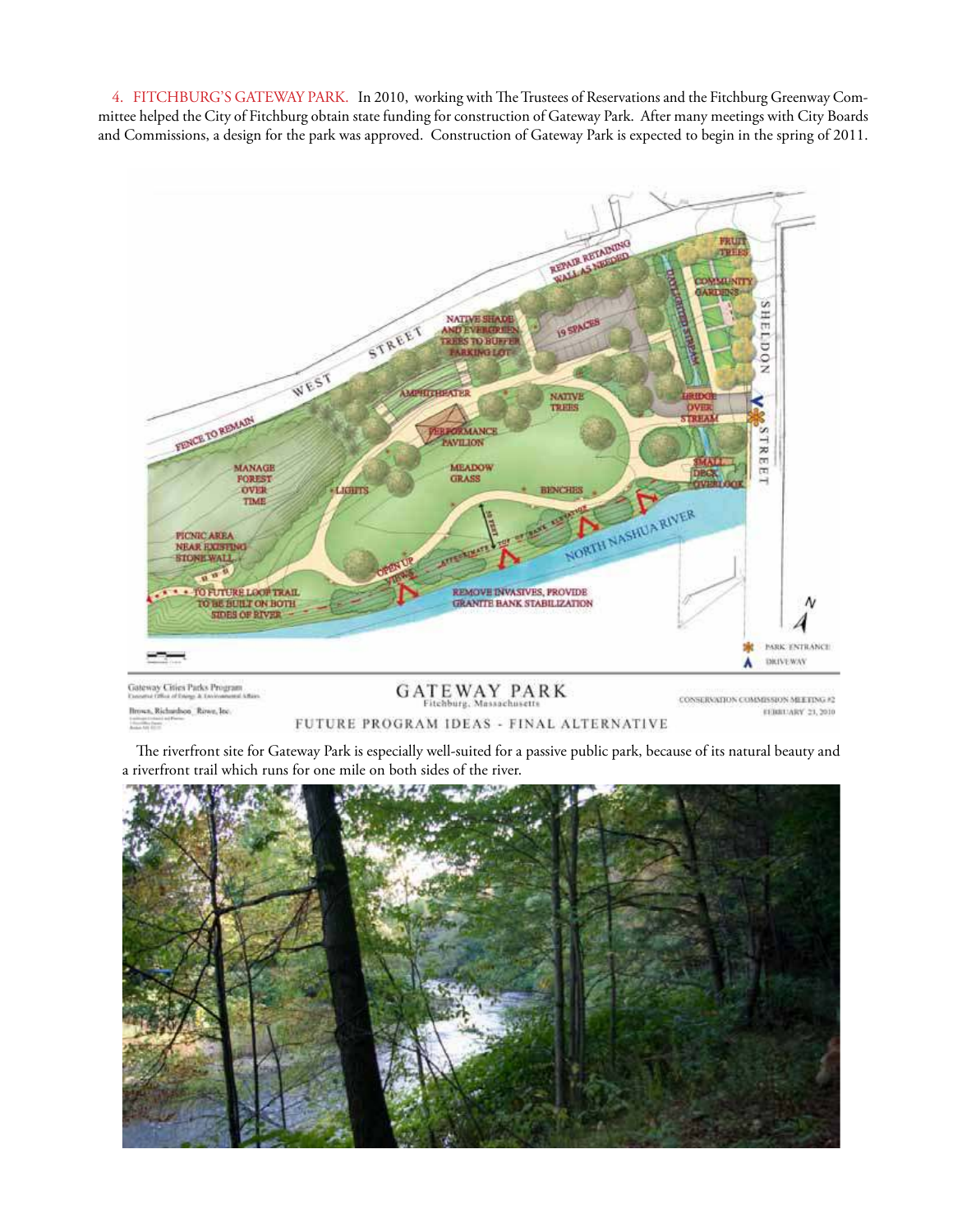## **NCLT's role as "Facilitator" in Land Conservation Projects**

Our land conservation successes are achieved by leading and facilitating conservation projects. Our success is based on the partnerships we create and the strategies we articulate and implement to complete conservation projects. At the heart of each conservation project are the landowner and his/her community. We work with municipal officials and committees, citizens groups and other conservation groups to outline conservation goals; we work with key landowners in the community to understand their needs and priorities; we match this information to state and federal grant programs and the availability of other funds and incentives. NCLT is experienced in taking land conservation projects from start to finish, from writing grant applications and working with government and other grantors, to mapping and field work, to working with appraisers, surveyors and other professionals, to closing the conservation project (a job which is aided by our in-house legal skills). In the end, the land is permanently conserved, either through a conservation restriction (which keeps the land in private ownership) or by transfer to a government entity which owns the land for conservation purposes. Because land conservation is the goal, NCLT facilitates projects in which NCLT does not end up owning the land or holding a conservation restriction.

#### *Successful Conservation Partnerships*

The key to successful conservation projects is successful partnerships. NCLT's work is the result of many different kinds of partnerships, with municipal governments, state agencies, schools, ad-hoc groups and other conservation organizations. Some of NCLT's 2010 partners are listed below:





Ashburnham Conservation Commission Ashburnham Land Conservation Trust Ashby Conservation Commission Ashby Land Trust Fitchburg Greenway Committee FSC, Crocker Center for Civic Engagement Fitchburg Water Department Gardner Conservation Commission Massachusetts. Audubon Society Massachusetts Department of Fish & Game Montachusett Regional Planning Commission. Nashua River Watershed Association North Quabbin Regional Landscape Partnership The Trustees of Reservations Westminster Conservation Commission Westminster Open Space Committee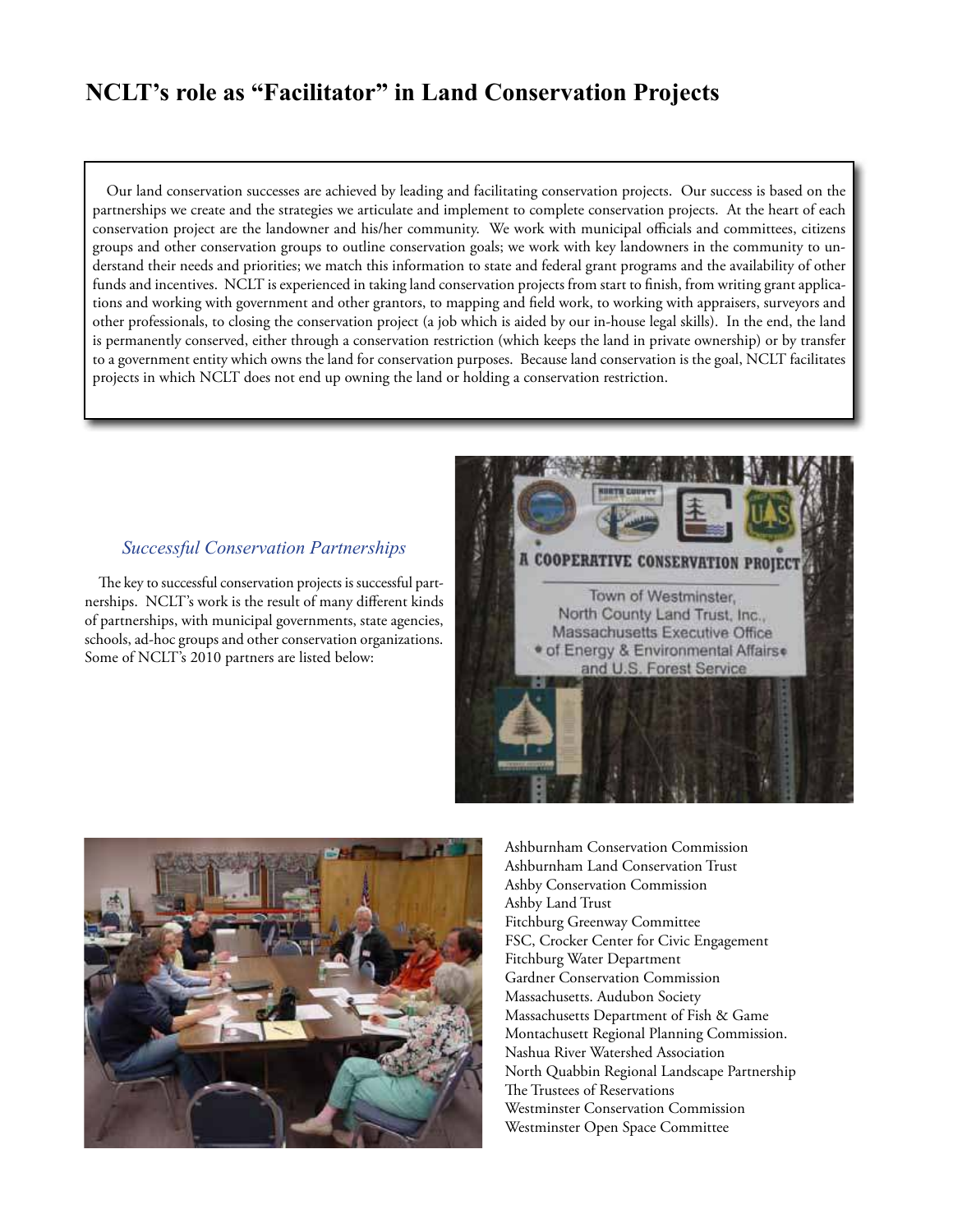#### **Leveraging Grant Funds for the Landowner and Community**

NCLT has an impressive record of obtaining and leveraging grant funds, to bring the best land conservation value to the landowner and his community. I n the past 2 years, NCLT has helped communities access grant funds to purchase land and conservation restrictions on land valued at nearly \$2.9 million, with an average net cost to the community of less than 10% of the full value of the land, per acre. In each case, the landowner received 80% to 100% of the land's value, as determined by an appraisal.



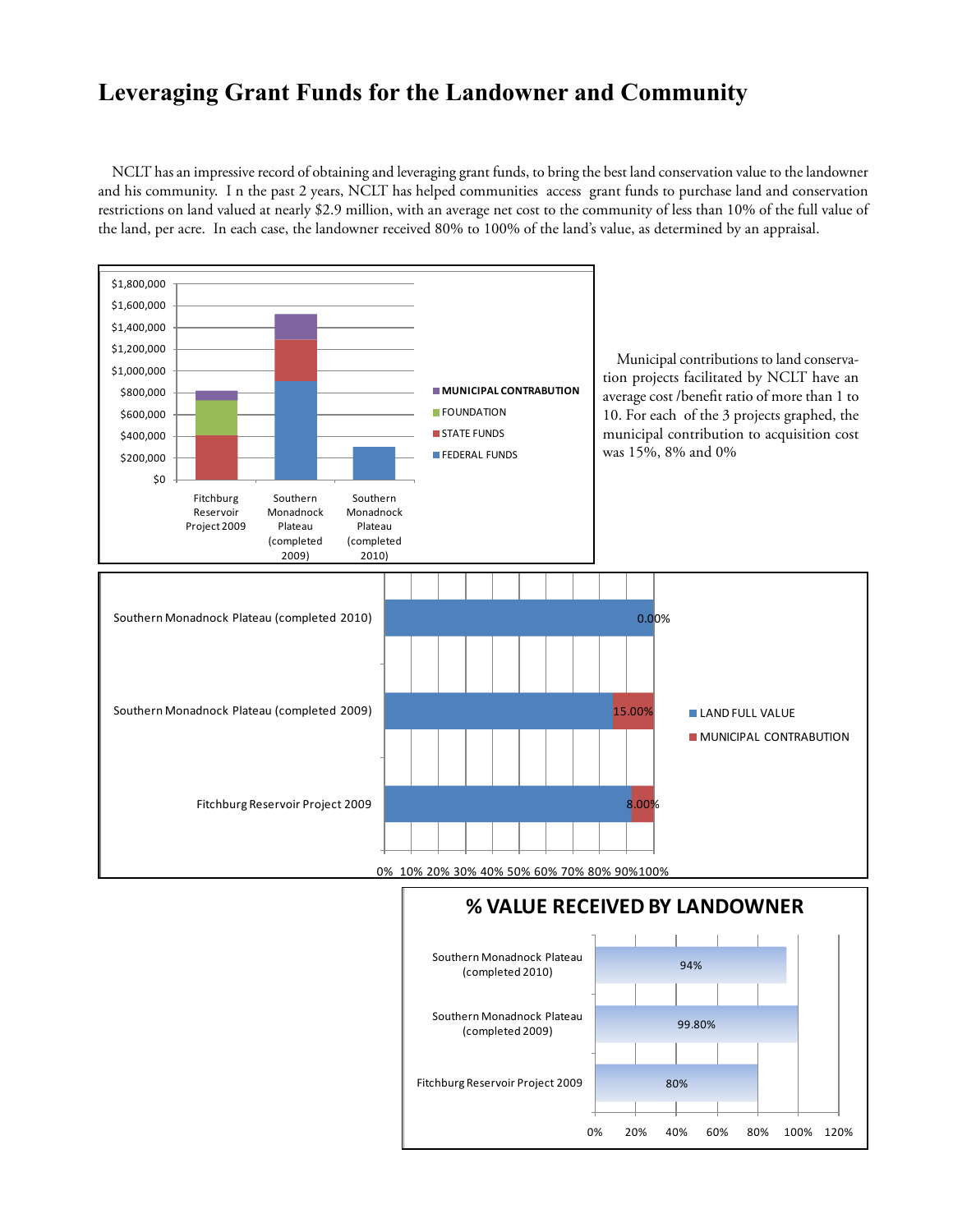### **Community Outreach and Education on our Conservation Land**

*Public access and good stewardship have always been part of NCLT's public conservation areas:*

**UNDERWOOD ROAD CONSERVATION** in Hubbardston: We are preparing for the public opening of our newest conservation area, which was donated in 2009 by Thomas and Mary Robinson of Hubbardston.

**ROME CONSERVATION AREA** in Gardner: Our Board President, Alan Rousseau led a group of Boy Scouts in a day of trail clearing and maintenance.



**CROCKER CONSERVATION AREA** in Fitchburg: NCLT's naturalist and environmental educator, Laurie Nehring has helped us to dramatically increase our outreach efforts and programs to engage the communities served by our conservation areas. In Fitchburg, NCLT has partnered with Massachusetts Audubon Society (MAS), whose Flat Rock Sanctuary is adjacent to NCLT's Crocker Conservation Area. Since last spring, Laurie has coordinated 6 guided nature hikes on Crocker Conservation Area and Flat Rock Sanctuary, including a very popular "Owl Prowl" and a "Bird-a-thon" with NCLT director, Clay Hobart. We are planning 8 nature hikes for the upcoming winter and spring seasons, with our partner MAS and our new partner, the Nashua River Watershed Association (NRWA).

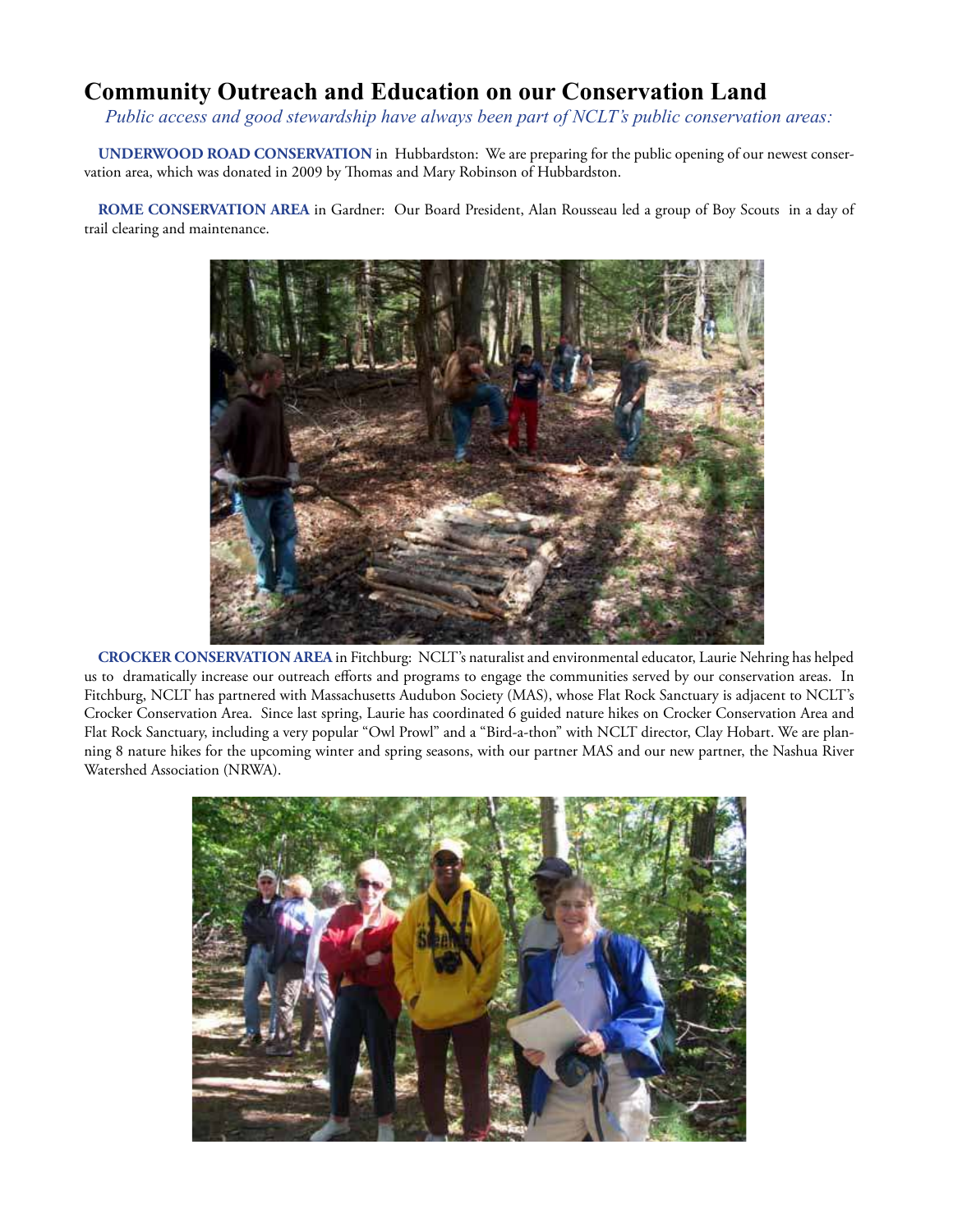### **NCLT Ends the Year with Awards**

**We are Pleased to announce** NCLT's receipt of a \$20,000 grant from the Community Foundation of North Central Massachusetts for an Environmental Education Program in Fitchburg. This grant provides funding for a series of outdoor environmental education programs for elementary and middle school students from the Longsjo Middle School and Crocker Elementary School. We have partnered with the Nashua River Watershed Association and Massachusetts Audubon Society for staffing and support.



**NCLT's Environmental Education Program began this fall with a field trip for 140 Fitchburg fifth graders to the "River Classroom"** 



**Executive Director Janet Morrison and Environmental Educator, Laurie Nehring accept the grant awardv**

**As Co-Chair of the Fitchburg Greenway Committee** , North County Land Trust's Executive Director, Janet Morrison accepted an award from the Trustees of Reservations at TTOR's Annual meeting this fall. The Fitchburg Greenway Committee and Fitchburg's Mayor Lisa Wong were honored as "Conservationists of the Year, for their vision and leadership in creating a green future for Fitchburg".



**FRONT ROW FROM LEFT: Marion Stoddart, Al Futterman, Dan Nigrosh, Mayor Lisa Wong, Janet Morrison BACK ROW FROM LEFT: Carolyn Sellars, Ralph Baker, Dave Outman, Chris Williamson Photo: J. Beller / Courtesy of The Trustees of Reservations.**

North County Land Trust 325 Lindell Avenue Leominster, MA 01453 978 466-3900 www.northcountylandtrust.org